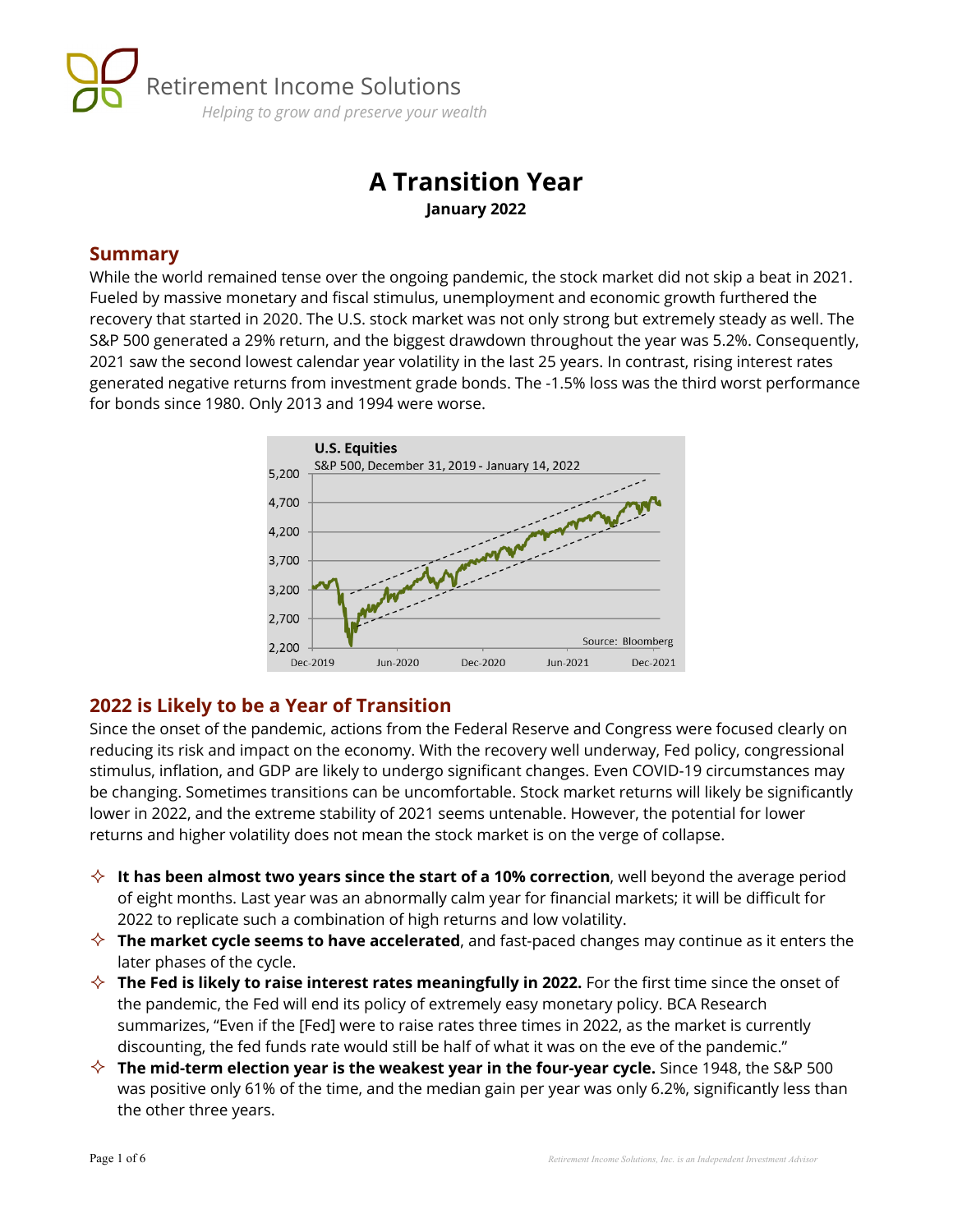## **A Transition Year on Many Fronts**

Financial markets performed well in 2020 and 2021 due, in part, to the extraordinary amount of stimulus provided by the government to cushion the blow from the pandemic on the economy. Since March 2020, the Federal Reserve and Congress kept the "pedal to the metal" on both monetary and fiscal policy. In 2022, many components of the economy will be in a period of transition:

- **Fed rates:** The Fed is likely to raise rates for the first time since the onset of the pandemic. The Fed Funds Rate was pinned at effectively zero for the past 22 months.
- **Fed asset purchases:** The Fed is planning to end its bond buying program by March 2022.
- **Congressional stimulus:** The monetary stimulus from Congress (additional unemployment benefits, direct payments, etc.) was a significant source of liquidity for financial markets in 2020 and 2021. Most of those programs ended in the fall of 2021.
- **Inflation:** Following years of low inflation, CPI jumped at the end of 2021. It is likely that the 7% December 2021 reading will moderate in 2022 as the supply chain and other factors diminish.
- **GDP:** Real GDP is expected to normalize. After plummeting in Q2'20 by 31%, Real GDP rebounded quickly by 38% in Q3'21. In Q1'21 and Q2'21, GDP continued to grow quickly at 6.3% and 6.7%, respectively. Q3'21 returned to a more normal 2.3%, and a more modest pace is expected to continue in 2022. For context, the average quarterly Real GDP (adjusted for inflation) growth rate from 2010-2019 was 2.2%.
- **Covid:** While this aspect seems to be in constant transition, at the beginning of 2021, vaccines had just been approved and effectively no one had been vaccinated. At the beginning of 2022, over 75% of the U.S. population (and 60% of the world population) has had at least one dose of the vaccine. [Source: ourworldindata.org]

#### **Expecting Speed & Volatility**

The changes in this economic cycle have been fast paced. Both the economy and financial markets saw significant swings in many directions. At the onset of the pandemic in 2020, stocks realized the fastest bear market in history. Months later, the shortest recession in history was over, and stocks recovered to new highs faster than ever before. Inflation readings were at 1.4% in early 2021, and then spiked to 7.0% by December. Hold on to your seats.

At the same, there has been volatility in the stock market that has not been apparent in the stock market averages. For instance, many stocks have been declining during the last few months while the broader averages have been rising. The dynamics of the NASDAQ Composite, a broad-based index that represents over 2,500 companies, demonstrate the underlying volatility. Over 64% of the NASDAQ stocks were down by at least 20% in the last four months (as of mid-January). Over the last month, while the S&P 500 was roughly flat, large growth stocks fell by -5% while large value stocks advanced by 3%.

While there is no timer set for when volatility will strike more deeply, it has been 451 trading days (almost two years) since the start of a 10% correction. Since the initial pandemic drawdown of -34%, the broad market indices have been very stable. In 2021, the maximum drawdown in U.S. stocks was 5.2%. Since, on average, the stock market falls by 10% every 171 trading days (roughly every 8 months), higher volatility is not uncommon. While markets were stable in 2021, it is unlikely that such stability will continue in 2022.

Overall, the biggest risks for 2022 are inflation and the Fed. High stock valuations and covid are distant runners up in assessing risks for the year. The ever-present risk of an outside shock from a geopolitical event (Ukraine, Taiwan, etc.) remains as well. The PIMCO Funds Cyclical Outlook summarized the environment well, "Markets nonetheless appear priced for a blue-sky scenario where central banks achieve the elusive soft landing without any meaningful amount of rate hikes. Yet, history reminds us that sometimes 'stuff happens' when monetary policy pivots."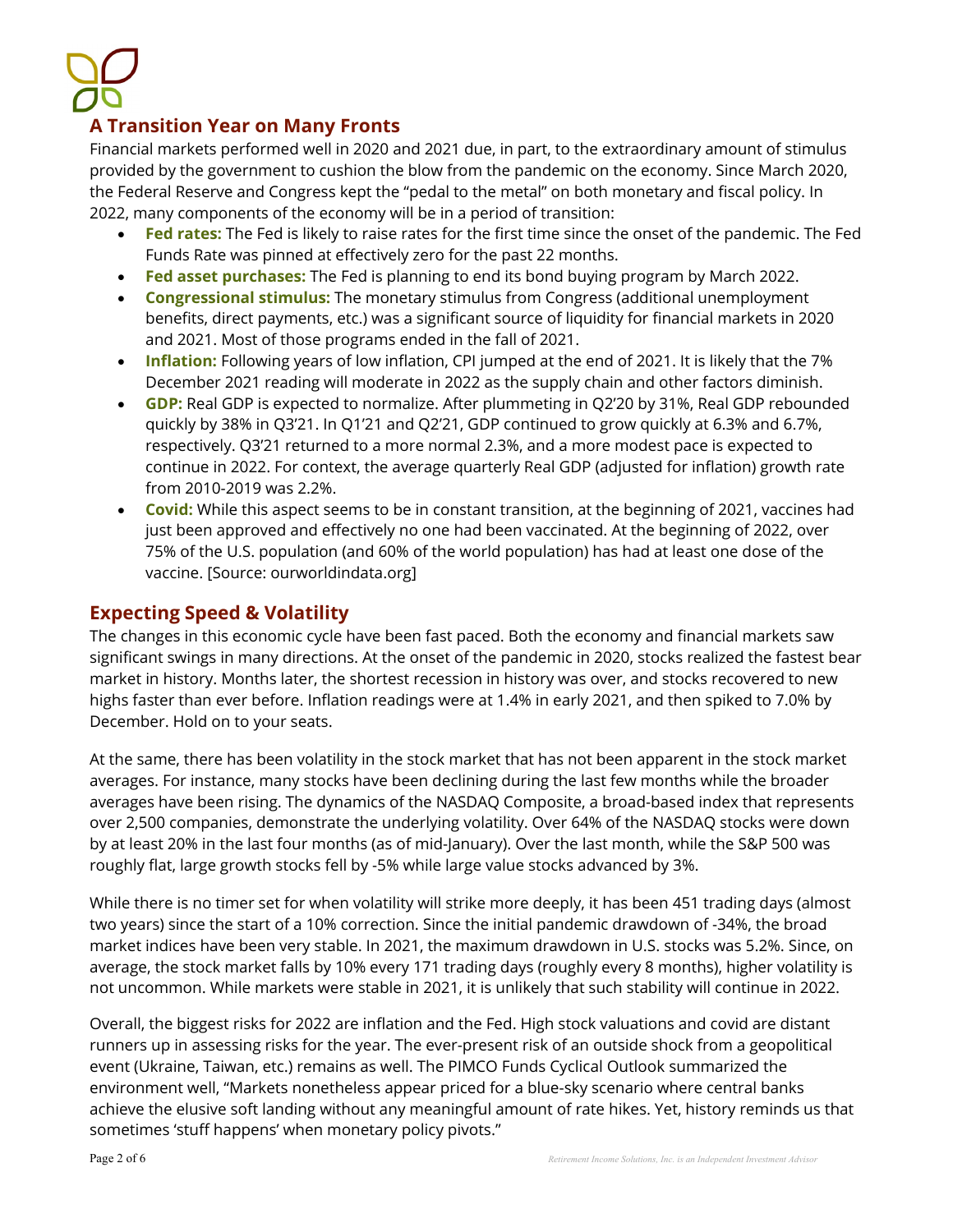## **Fed Cycle Influences**

Federal Reserve policy has had a marked influence on stock returns. Using history as a guide, the economy and financial markets should be shielded from dramatic changes from the new direction in Fed policy. Fed policy can be broken into four distinct phases that can be helpful in assessing the likely path of stock returns. The phases can be described as follows:

- I when monetary policy is easy, but the Fed is beginning to raise rates
- II when the Fed raises rates to a level that begins to restrict economic growth
- III after growth has slowed, the Fed begins to ease monetary policy to stimulate the economy
- IV when rates are already low, but the Fed continues to stimulate

The Fed is expected to raise the Fed Funds Rate several times in 2022. The exact timing is unclear, but the first increase is expected in March. Since rates have been pegged at zero since the onset of the pandemic, a few rate hikes likely fit into the definition of Phase I. However, if the Fed raises rates too quickly and begins to rapidly unwind the bond purchase program, the market may interpret such actions as too restrictive and trigger a broader correction.

|                     |                      | <b>Stock</b>   | # of   |
|---------------------|----------------------|----------------|--------|
| <b>Phase</b>        | <b>Description</b>   | <b>returns</b> | months |
| Phase I             | Easy but tightening  | 8.1%           | 235    |
| Phase II            | Tight and tightening | $-0.1%$        | 126    |
| Phase III           | Tight but easing     | 0.9%           | 101    |
| Phase IV            | Easy and easing      | 12.8%          | 262    |
| 18N                 | Easy                 | 10.6%          | 497    |
| 8                   | Tight                | 0.4%           | 227    |
| 181                 | <b>Hiking</b>        | 5.1%           | 361    |
| <b>III &amp; IV</b> | Easing               | 9.4%           | 363    |
| <b>All Phases</b>   |                      | 7.3%           | 724    |

Source: BCA Research

While the first several rate increases are not typically concerning for stocks, the pace and cumulative impact of Fed policy are big risks for the year. 2018 is an interesting analogy for the current monetary policy transition. In that year, the Fed raised interest rates four times and decreased the size of its balance sheet. The result was a -6% loss in the S&P 500, which is the worst calendar year return since the financial crisis in 2008. Volatility was also high in 2018. Stocks saw a -19.8% drawdown during that year – the biggest drawdown since 2010 other than the pandemic in 2020. A change in direction by the Fed will likely not be negative, but if the Fed moves too aggressively, it could generate uncertainty and be disruptive to financial markets.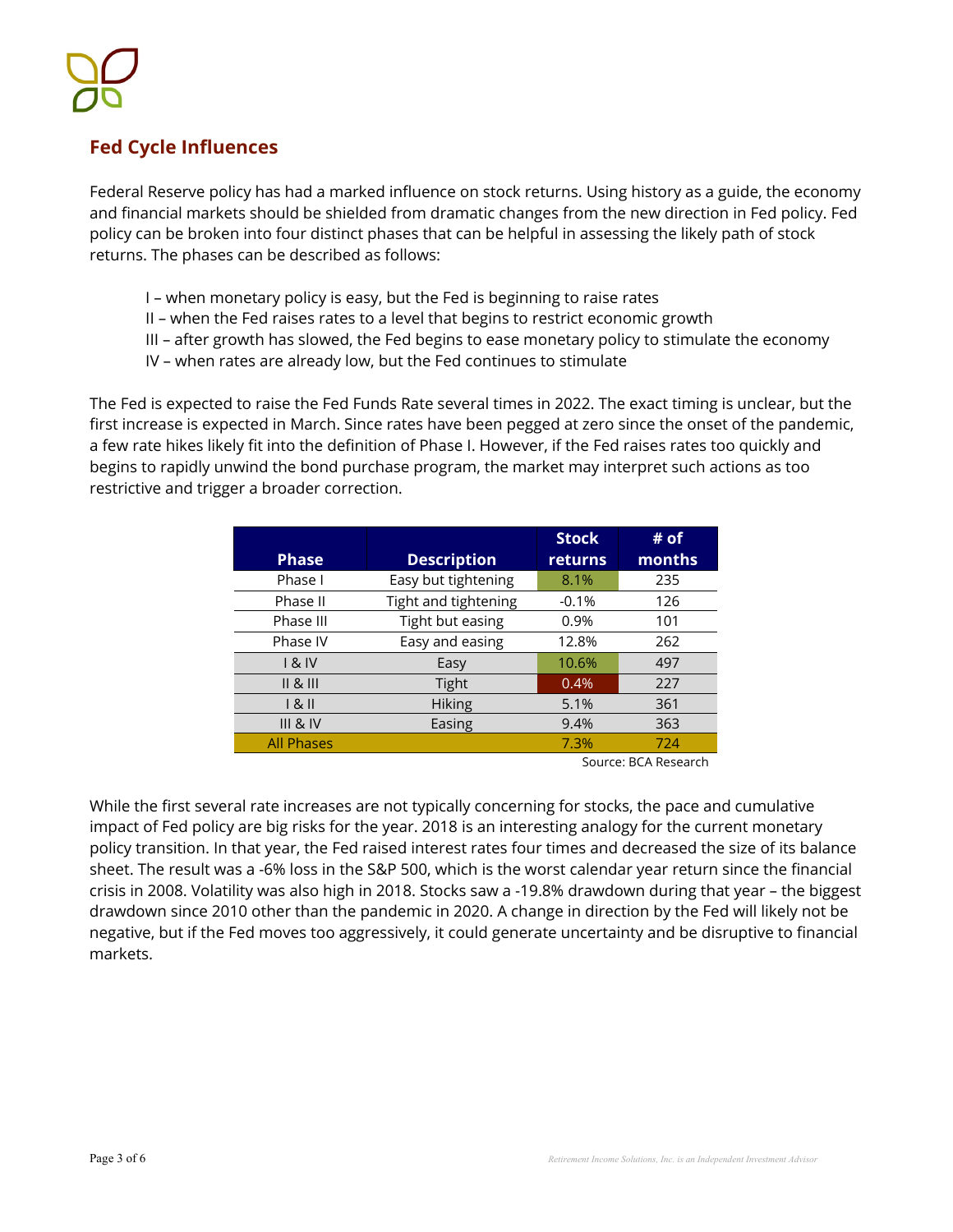## **Presidential Election Cycle is Weak in Mid-Term Years**

One of the many explanations of market returns is the presidential election cycle. While not perfect, the cycle does seem to line up with the 2022 environment. Historically, the post-election year brings positive results from optimism after the conclusion of the election. In the second year, translating ideas into legislation turns out to be more challenging than expected. Monetary and fiscal stimulus typically lessen. The combination of disappointment and lack of stimulus weighs on markets. As a result, the mid-term election year is the weakest year in the four-year cycle. Since 1948, the S&P 500 is positive only 61% of the time, and the median gain per year was only 6.2%, significantly less than the other three years. The midterm year tends to be even weaker in periods after the incumbent party loses an election.

|                              | <b>Post</b><br><b>Election</b><br>Year | <b>Mid</b><br>Term<br>Year | Pre-<br><b>Election</b><br>Year | <b>Outgoing</b><br><b>Election</b><br>Year |
|------------------------------|----------------------------------------|----------------------------|---------------------------------|--------------------------------------------|
| Percent Up Years             | 63%                                    | 61%                        | 89%                             | 83%                                        |
| Median Gain Per Year         | 9.1%                                   | 6.2%                       | 18.1%                           | 10.7%                                      |
| Incumbent Party Wins (gain)  | 11.6%                                  | 8.5%                       | 14.1%                           | 9.7%                                       |
| Incumbent Party Loses (gain) | 4.8%                                   | 3.4%                       | 19.4%                           | 4.3%                                       |

Source: Ned Davis Research

This trend is also seen in the outcome of mid-term elections, where the party of the sitting president tends to lose seats in Congress. Of the 30 elections since 1900, the President's party gained seats in Congress only 4 times.

## **Watching Wages and Employment**

While the Fed continues to be focused on inflation concerns, there are many related indicators worth monitoring. Two interesting components that may provide insight into the inflationary environment are wage growth and employment for those age 55 and older.



After the 2008 financial crisis, the Fed kept rates low to ensure wage growth would grow by enough to exceed inflation. It took several years, but by 2016, wages improved. Wage growth hit the highest level in over 10 years. Wages and inflation can be self-reinforcing, so excessive wage growth would be a concern.

The impact of the pandemic can also be seen in employment of those age 55 and older. A record number of people have left their jobs – a study by the Fed showed that over 3 million people retired earlier than expected. Employment statistics were very consistent over the past 20 years, but many baby boomers disrupted that trend. Fewer workers could exacerbate the pressure on wages and inflation.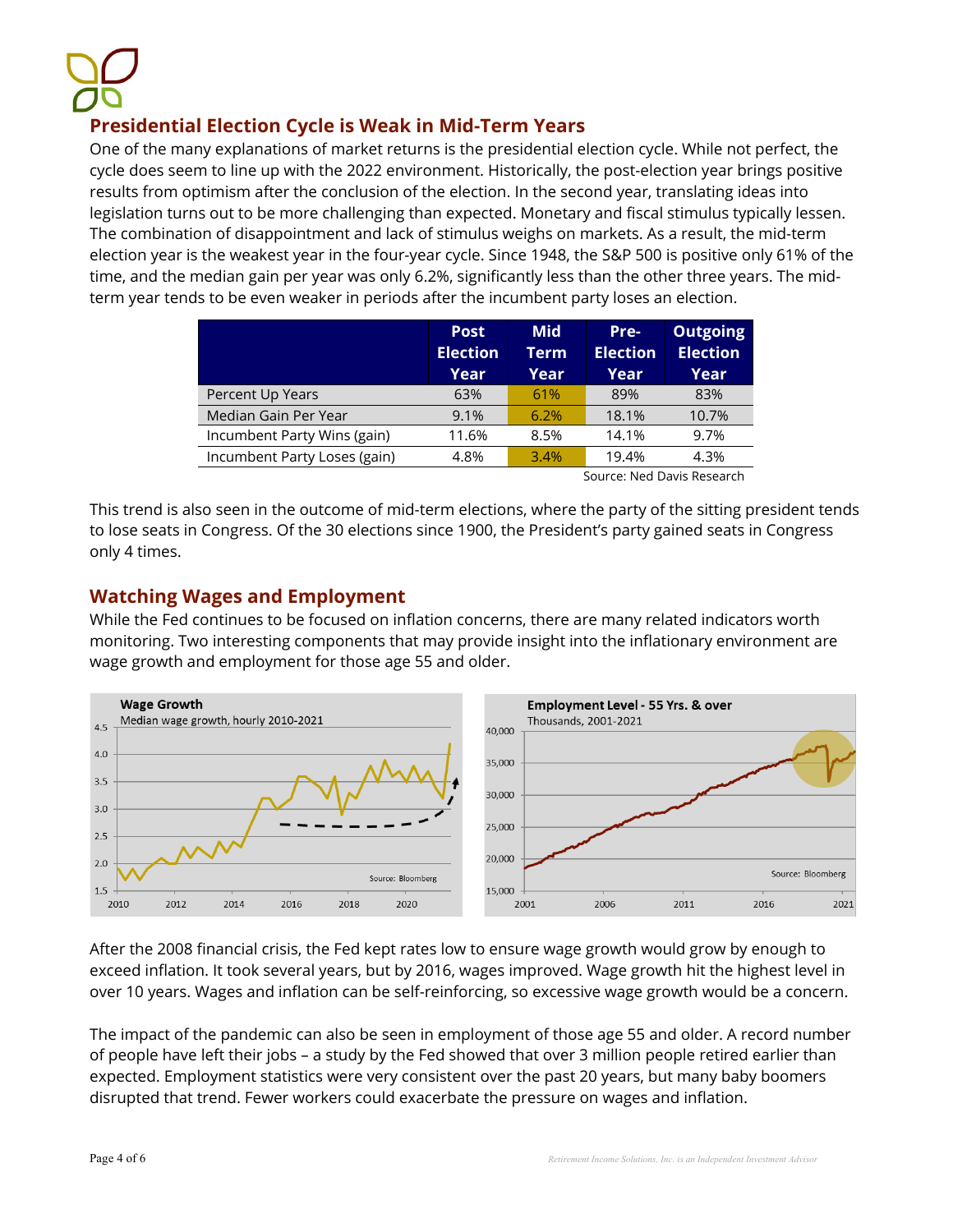## **Asset Class Returns**

With fiscal and monetary stimulus as a tailwind, stock returns were strong in 2021. The S&P 500 generated a 28.7% return, while small caps and international stocks lagged at 14.8% and 11.3%, respectively. Emerging markets ended with a loss of -2.5%.

Since interest rates rose throughout the year, the bond market ended with losses in most sectors. Investment grade bonds lost -1.5%, and long-term treasuries lost -4.7%. Commodities are correlated with inflation, topping the list with a 30.1% return.



Negative returns for bonds are rare historically, but they can occur when interest rates rise. The negative returns for investment grade bonds of -1.5% was the third worst performance for bonds since 1980. Only 2013 and 1994 were worse, realizing losses of -2.0% and -2.9%, respectively. Additionally, bonds had a tough first week to start to 2022. After five trading days, the 10-year Treasury Note had its worst week in 42 years, losing -4.2%.

Seasonality was a factor in 2021. The winter strong season (comprised of January through April plus October through December), generated most of the positive return for the year at 23%. The traditionally weaker summer months (May through September) returned only 4%.